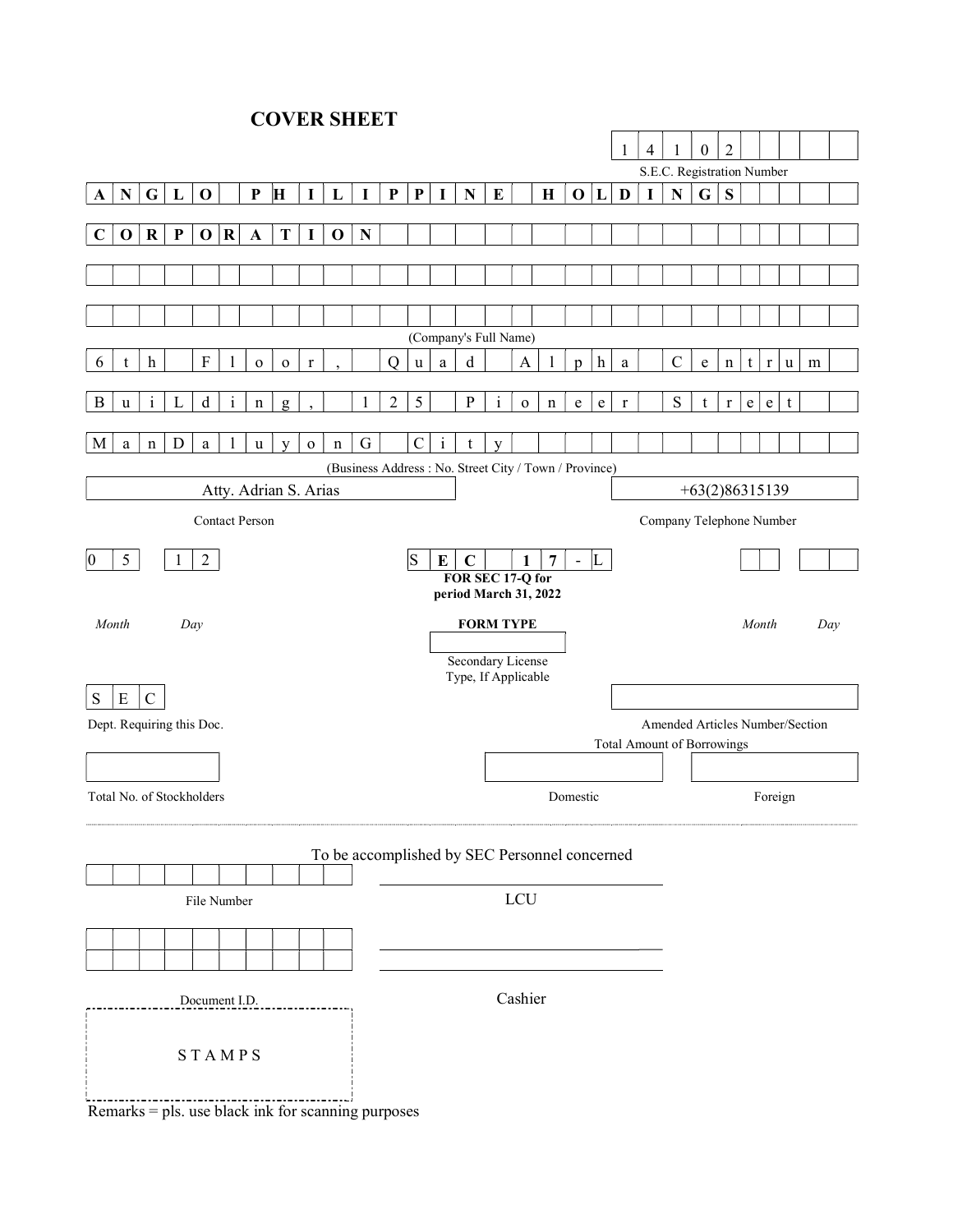### SECURITIES AND EXCHANGE COMMISSION SEC FORM 17-L

#### NOTIFICATION OF INABILITY TO FILE ALL OR ANY PORTION OF SEC FORM 17-A OR 17-Q

Check One:

Form  $17-A$  [ ] Form  $17-Q$  [ x ]

Period-Ended Date of required filing March 31, 2022

Date of this report May 12, 2022

Nothing in this form shall construed to imply that the Commission has verified any information contained herein.

If this notification relates to a portions of the filing checked above, identify the item(s) to which the notification relates: Form 17-Q

- 1. SEC Identification Number 14102
- 2. BIR Tax Identification Number 041-000-175-630
- 3. Exact name of registrant as specified in its charter: ANGLO PHILIPPINE HOLDINGS CORPORATION
- 4. Province, Country or other jurisdiction of incorporation or organization: Philippines
- 5. Industry Classification Code: (SEC Use Only)
- 6. Address of principal office:  $6<sup>th</sup>$  Floor Quad Alpha Centrum, 125 Pioneer Street, Mandaluyong City, 1550
- 7. Registrant's telephone number, including area code: (632) 8631- 5139 and (632) 8635-6130
- 8. Former name, former address, and former fiscal year if changed since last report Not Applicable
- 9. Are any of the registrant's securities listed on the Philippine Stock Exchange?  $Yes [ x ]$  No [ ]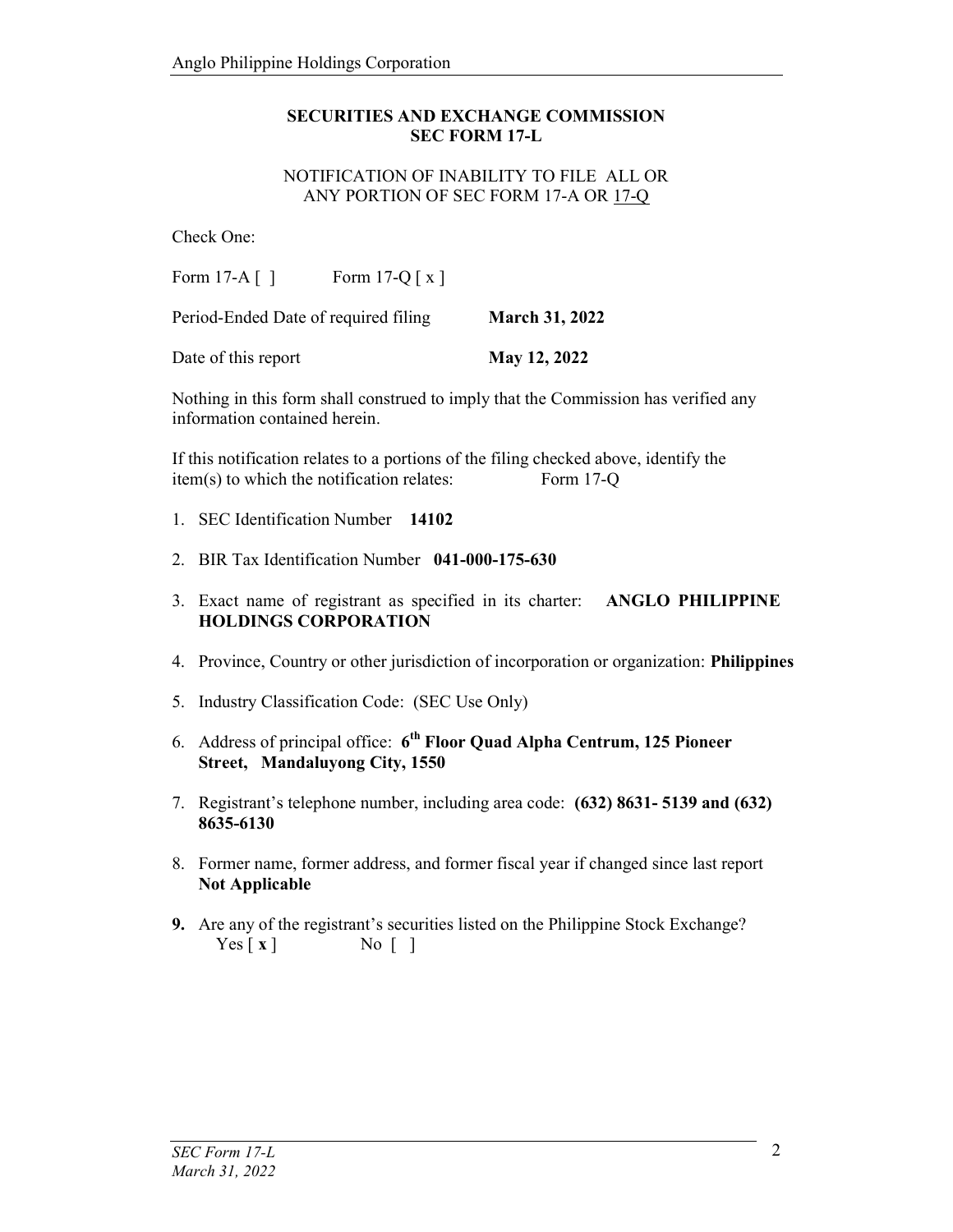# PART I – REPRESENTATION

If the subject report could not be filed without unreasonable effort or expense and the issuer seeks relief pursuant to SRC Rule 17-1, the following should be completed. (Check box if appropriate)

 (a) The reasons described in reasonable detail in Part II of this Form could not be estimated without unreasonable effort or expense. [ ]

 (b) The subject annual report on SEC Form 17-A, or portion thereof, will be filed on or before the fifteenth calendar day following the prescribed due date; or the subject quarterly report on SEC Form 17-Q, or portion thereof, will be filed on or before the fifth day following the prescribed due date.  $\lceil x \rceil$ 

 (c) The accountant's statement or other exhibit required by paragraph 3 of SRC Rule 17-1 has been attached if applicable. [ ]

### Part II - Narrative

Anglo Philippine Holdings Corporation (APO) hereby requests for an extension five (5) days for the filing of the Corporation's Quarterly Report (SEC FORM 17-Q) for the quarter ended 31 March 2022 because the Company has yet to complete the review of its financial statements and it does not expect to complete such review by May 15, 2022, the Company is constrained to defer the filing of its entire SEC Form 17-Q to a later date within the five-day extension allowed by the SRC Rules.

## Part III - Other Information

(a) Name, address and telephone number, including area code, and position/title of person to contact in regard to this notification

> IRIS MARIE U. CARPIO-DUQUE Corporate Information Officer & Compliance Officer Anglo Philippine Holdings Corp. 6th Floor, Quad Alpha Centrum Bldg. 125 Pioneer Street, Mandaluyong City 1550 Philippines Tel#:(632)8631.5139 / Fax#:(632)8631.3113

(b) Have all other periodic reports required under Section 17 of the Code and under Sections 26 and 141 of the Corporation Code of the Philippines during the preceding 12 months, or for such shorter period that the issuer was required to file such report(s), been filed? If the answer is no, identify the report(s).

Yes [ x ] No [ ] Reports: ............................................................